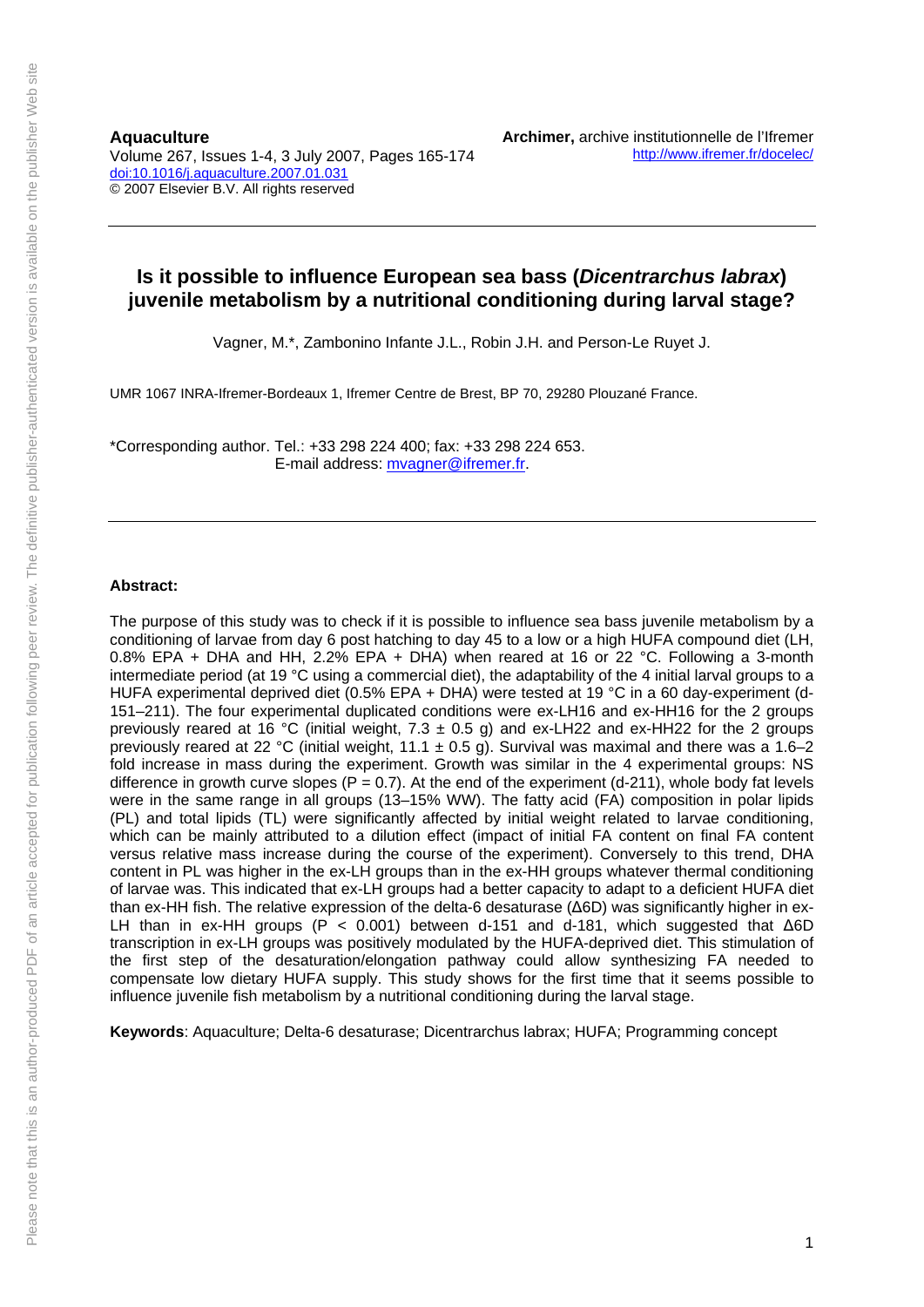## **1. Introduction**

In contrast to freshwater fish, marine fish require the presence of preformed highly unsaturated fatty acids (HUFA) in their diet as they have a low capacity to bioconvert 18 carbon fatty acids (linoleic 18:2n-6 and linolenic 18:3n-3) into HUFA with 20 or 22 carbons (arachidonic 20:4n-6, eicosapentaenoic EPA 20:5n-3 and docosahexaenoic acid DHA 22:6n-3), (Kanazawa et al., 1978; Mourente and Tocher, 1994). The first step of this bioconversion requires the presence of the delta-6 desaturase gene (Δ6D), which has been cloned in several freshwater species such as zebrafish (**AF309556**), common carp (**AF309557**), rainbow trout (Seiliez et al*.*, 2001). Δ6D gene has also been cloned in two marine fish species: gilthead seabream and turbot (Seiliez et al., 2003; Zheng et al., 2004). In gilthead seabream, an enhanced expression of the gene was obtained by feeding juveniles a HUFA-free diet. It has been previously showed by Cho et al. (1999) and Seiliez et al. (2001) that dietary HUFA inhibits Δ6D gene expression in mammals and rainbow trout. The deficiency in Δ6D activity observed in marine fish can be related to the abundance of n-3 HUFA in the marine food chain, which has induced an adaptation (Sargent et al*.*, 1995) or a repression of desaturase activity (Olsen et al*.,* 1990).

Until now, the main difficulty to meet the dietary n-3 HUFA requirement occurred in larvae fed living prey (Sargent et al., 1999). Specifically EPA and DHA are required for growth and play a major role in vision and brain development (Bell et al*.*, 1986; Sargent et al., 1997). As long as fish oil and fish meal represent the primarily ingredients of aquafeeds, juvenile HUFA requirements are easily covered. However, the rapid increase in farmed fish production in addition to the decline in natural stock has lead to look for substitutes for fish products commonly used in aquafeeds (Lodemel et al*.*, 2001; Ringo et al*.*, 2002). Incorporation of vegetable feedstuffs in fish feeds constitutes at the present time, the only solution in Europe, although these vegetable feedstuffs do not contain adequate n-3 HUFA to cover marine fish requirements except C18 HUFAs which may disturb fish physiology (Bell et al., 1996; Parpoura and Alexis, 2001). In European sea bass juveniles, the minimal dietary n-3 HUFA requirement to sustain maximum growth is 0.7% dry matter (DM; Skalli and Robin, 2004), indicating that only some marine feedstuffs (fish meal or fish oil) can fulfil this requirement. There is also considerable interest in producing fish selected for their capacity to use vegetable feedstuffs as incorporation of these feedstuffs in high proportion in feeds usually lead to a decrease in fish dietetic quality expressed in terms of n-3 HUFA flesh content (Regost et al*.*, 2003). This could be possible by applying a metabolic programming, using a nutritional and thermal conditioning during the young stage, as described in mammals (Lucas, 1998). The concept of metabolic programming is defined as an adaptive process at the cellular, molecular or biochemical level occurring during very young stages of organism development and which durably modify the genomic expression in the adult. In the rat, it has been shown that nutritional and thermal conditioning during young stages had consequences on survival, growth, learning process, lipid and glucoid synthesis (Lucas, 1998). In marine fish, several studies have shown the importance of temperature and trophic conditions on larval development, maturation of digestive functions, growth and larval quality (Bergeron and Person-Le Ruyet, 1997; Koumoundouros et al*.*, 2001; Zambonino and Cahu, 2001; Cahu et al*.*, 2003; Lopez-Albors et al*.*, 2003; Robin and Vincent, 2003). Since this adaptive process occurs during ontogenesis, the adaptability of juveniles could be modulated by larval "history".

The aim of this study was to determine if it is possible to influence European sea bass juvenile metabolism by a nutritional (HUFA) and thermal conditioning during larval development and specially if it is possible to modulate the Δ6D expression.

## **2. Materials and methods**

#### *2.1. Rearing conditions and experimental design*

Replicated groups of European sea bass, *Dicentrarchus labrax*, larvae were initially reared at 16 or 22°C and fed microparticulated diets from mouth opening (day 6 post-hatching, d-6), with a low (LH) or high (HH) HUFA content (0.8 and 2.2% EPA+DHA on dry matter basis, respectively). The four experimental conditions applied to larvae up to day 45 (d-45) were LH16, HH16, LH22 and HH22. The larval period was followed by an intermediate period of three months (d-46 to d-141) during which the four groups were separately held at 19°C and fed a commercial diet with 2.7% EPA+DHA (DM basis).

At the end of this initial conditioning period, juveniles of each group were anaesthetised (ethylene-glycol-monophenylether, 0.15‰), individually weighed and then fish around the modal class were selected. At d-141, graded-fish were randomly distributed in square tanks, with an effective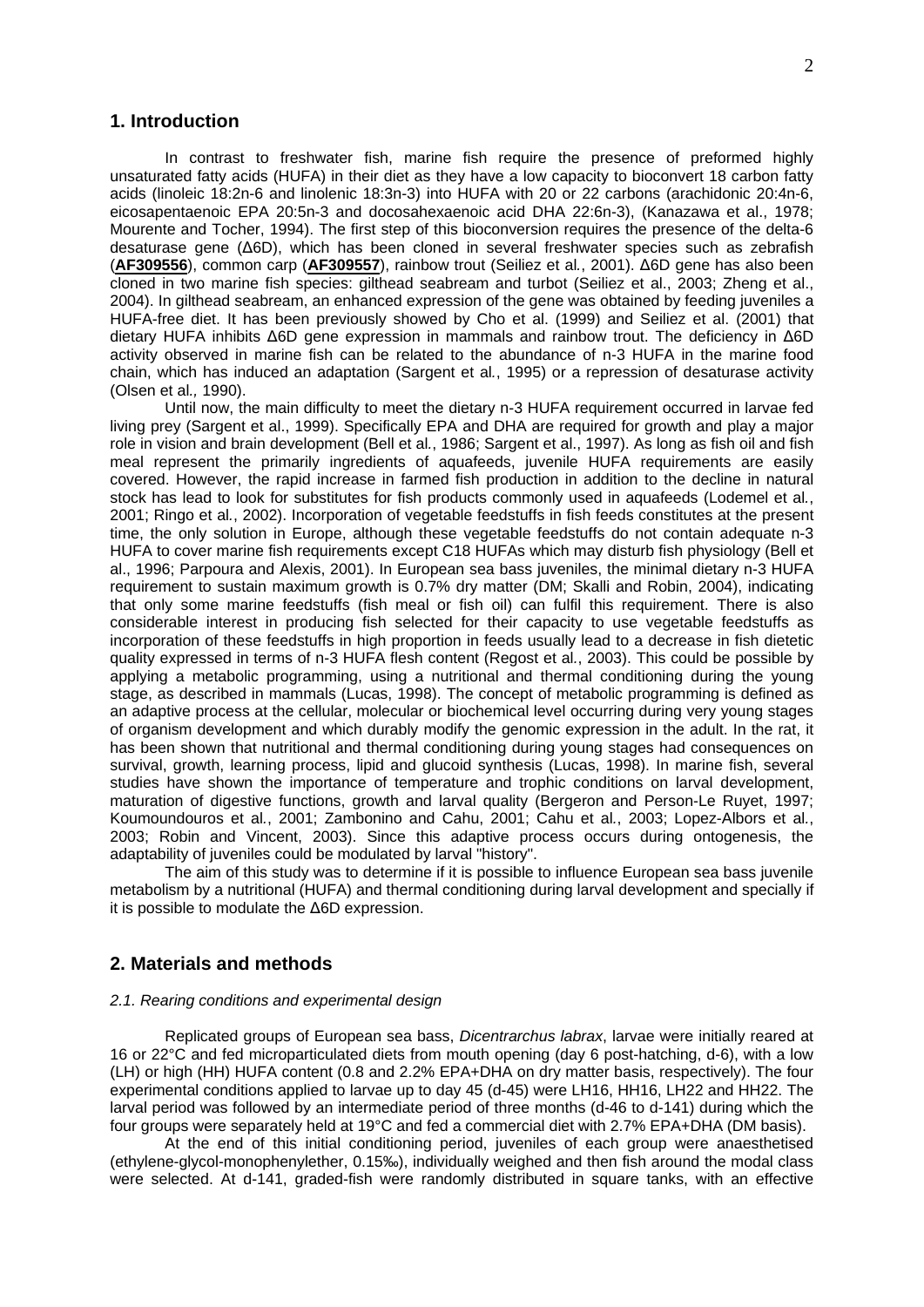volume of 60 l, in order to obtain a similar biomass per condition: 5 tanks per condition with 75 fish per tank for the initial 16°C groups (ex-HH16 and ex-LH16) and 40 fish per tank for the initial 22°C group (ex-HH22 and ex-LH22). They were acclimated in the experimental unit for 10 days at the same temperature and diet as for the intermediate period (19°C; commercial 2.7% EPA+DHA diet).

At d-151, 4 tanks per group were supplied with an experimental HUFA deprived diet (0.5% EPA+DHA, Table 1) and the last one was fed as previously in order to evaluate, from a qualitative point of view, the delay in growth induced by the deprived diet (this group was named qualitative reference, QR). Fish were hand fed to visual satiation at 09:00 and 15:00 h in order to avoid feed waste. All tanks were supplied with running seawater at 19°C, 34.5‰, 12L:12D light cycle. Water flow rate was 600% per h, which stabilized oxygen concentration around 90±5% saturation and prevented ammonia accumulation. The experiment lasted until the fish final weight was at least twofold the initial weight (2 months, d-211).

### *2.2. Sampling procedures*

Fish were fasted for 12 h and water volume was lowered prior to random sampling using an appropriate net.

To measure Δ6D gene expression, 9 fish per experimental condition (3 fish x 3 tanks) were taken at d-151, d-181 and d-211, immediately frozen in liquid nitrogen and stored at –80°C until assayed. The expression of Δ6D ( accession number: **AJ715505**) was measured in livers.

For body composition and lipid analysis, additional fish were taken at the start and end of the experiment (d-151 and 211); they were previously anaesthetised (ethylene-glycol-monophenylether 0.15‰), individually weighed, frozen in liquid nitrogen and stored at –80°C pending analysis. 8 fish for ex-16 groups and 6 fish for ex-22 groups were taken from 2 tanks per experimental condition at d-151, and from all tanks per condition at d-211 (n=4 tanks per experimental condition).

Growth was estimated by weighing individually all anaesthetised fish every two weeks  $(\pm 0.1)$ g). Growth index and feeding parameters were calculated for the 60-day-experiment (d-211) as follow:

$$
SGR_{d-151-d-211} = 100 \times (Ln w_{d-211} - ln w_{d-151}) day^{-1}
$$
 (1)

where SGR in %.day<sup>-1</sup>,  $w_{d-151}$  and  $w_{d-211}$  are the initial and final mean body weights, respectively.

As some fish were regularly removed from the tanks, daily feed intake (FI) and apparent feed conversion ratio (FCR) were calculated taking into account the average mass for d-151-d-211 period, using the following expressions:

FI  $_{d-151-d,211}$  = 100 x [mean daily mass of dry feed ingested (g) x mean wet fish mass<sup>-1</sup> (g)] (2)

where: FI in %.day<sup>-1</sup>, mean fish mass = (fish mass at d-211 +fish mass at d-151)  $2^{-1}$ , fish mass = mean body weight x fish number.

FCR  $_{d-151-d-211}$  = dry feed ingested (g) x fish mass gain  $^{-1}$  (g) (3)

#### *2.3. Analytical methods*

#### *2.3.1 Δ6D gene expression*

Dissections were conducted on a glass plate maintained at 0°C. The whole liver was extracted and the gall bladder was removed because it destructs RNAs. cDNAs were obtained in duplicate from total RNA by using a Quantitect Reverse Transcription kit with integrated removal of genomic DNA contamination (QIAGEN GmbH, Hilden, Germany). Real-time PCR was performed using the iCycler iQTM (Bio-Rad® Laboratories Inc.). Quantitative PCR analyses for each gene were performed in triplicate for each cDNA duplicate (6 assays for each studied gene per experimental group), in a total volume of 15µl containing 5 µl cDNA (dilution: 10-2), 0.5 µl primers (10 µmol/l), 7.5 µl 2X iQ SYBR Green Supermix (Bio-Rad®, Hercules, CA). The specificity of forward and reverse primers of Δ6D gene was checked by sequencing the amplicon (Table 2; Eurogentec, Labège, France). Thermal cycling was initiated with incubation at 95°C for 13.5 min for activation of the hot-start enzyme, iTaqTM DNA polymerase. After this initial step, 45 cycles of PCR were performed. Each PCR cycle consisted of heating at 95°C for 30 sec for denaturing, at 60°C for 1 min for annealing and extension. Cycle threshold values (CT) corresponded to the number of cycles at which the fluorescence emission monitored in real time exceeded the threshold limit. Standard curves were established for each gene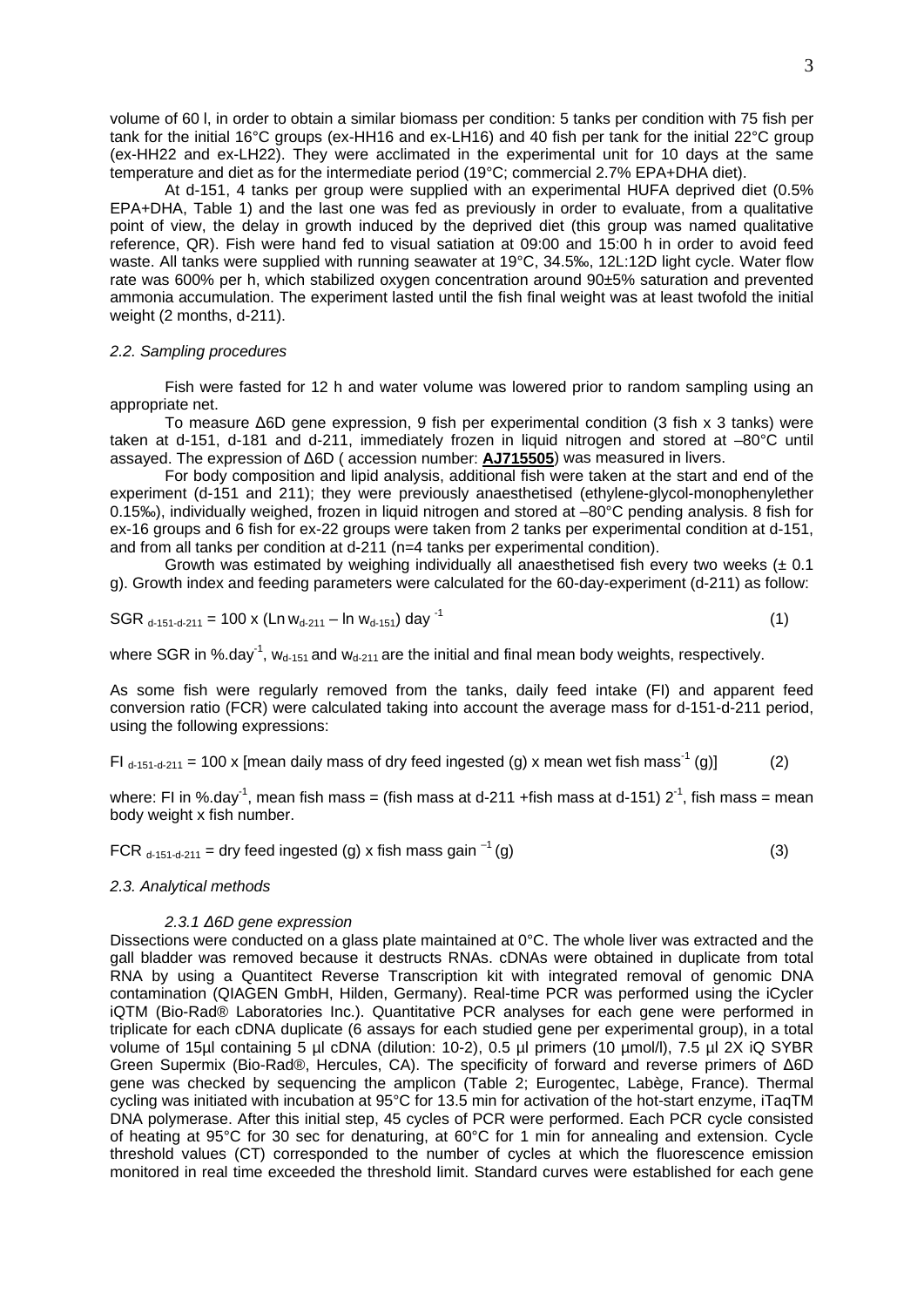by plotting the CT values against the log10 of 5 different dilutions (in triplicate) of cDNA sample solutions. Real-time PCR efficiency E was determined for each gene from the given slopes in Bio-Rad® software, according to the equation 4:

$$
E=10[-1/\text{slope}] \tag{4}
$$

We calculated the relative expression ratio of each gene using REST® software [\(http://www.wzw.tum.de/gene-quantification/\)](http://www.wzw.tum.de/gene-quantification/). Relative expression ratio for a considered gene is based on the PCR efficiency (E) and the CT of a sample versus the control (standard group), and expressed in comparison to the reference gene (elongation factor EF-1), according to Pfaffl's mathematical model (Pfaffl, 2001)

$$
Ratio = [(Egene)CTgene(control-sample)]/[(EEF1)CTEF1(control-sample)]
$$
\n(5)

In this study, HH22 was used as the standard group because it was close to the rearing conditions in a fish farm. Normalization relative to EF1 provided a widely applicable value for comparative studies of gene expression at the mRNA level seeing that its expression is constant during activation and proliferation of cells (Gause and Adamovicz, 1994).

### *2.3.2 Fatty acid composition*

Whole frozen fish were homogenised rapidly with a Hobart® mixer in order to keep a low temperature and then, more accurately using a Polytron® (PT 2100 Bioblock®). A representative portion (~5g) was taken for lipid analysis and ~3g were taken for dry weight measurement (105°C in an oven for 24 h). Lipid analysis was conducted on triplicates at d-151 and on duplicates at d-211. Extraction of total lipids was done according to Folch et al*.* (1957), with chloroform being replaced by dichloro-methane. The separation of neutral and polar lipids was performed according to the procedure described by Juaneda and Roquelin (1985). The total lipid (TL) extracts were fractionated on silica cartridges (Sep-Pack, Waters®), neutral lipids (NL) were eluted by chloroform and polar lipids (PL) by methanol. Fatty acid methyl esters (FAME) of TL were prepared by saponification and then methylation while PL FAME were prepared by transmethylation with sulfuric acid in methanol. All FAME were separated by gas chromatography (Auto-system Perkin-Elmer® with a flame ionisation detector, BPX 70 capillary column: 25 m x 0.22 mm i.d. x 0.25µm film thickness; split-splitless injector, with helium as carrier gas). The injector and detector temperatures were, respectively, 220 and 260°C. Initial temperature of the oven was 50°C, which increased to 180°C by increment of 15°C min-1, maintained for 5 min, and then increased to 220°C by increments of 3°C min<sup>-1</sup>. Data acquisition and handling were carried out by connecting the GLC to a PE Nelson computer. Individual FAMEs were identified by comparing the retention times of authentic standard mixtures. The results of individual fatty acid composition were expressed as percent of total identified FAME.

Chemical analyses of feed were performed in triplicate for each sample according to AOAC (Association of Official Analytical Chemists, 1984) methods: ash (7 h at 550°C), crude fat (Folch et al., 1957), crude protein (Dumas method with an Elementary NA 2000<sup>®</sup>, N  $\times$  6.25).

## *2.4. Statistical analysis*

The data are presented as mean  $\pm$  S.E. of the replicate groups. Concerning the weight gain between d-151 and d-211, regression curves were determined for each condition and they were compared using two-way ANOVA (Statistica®). Effects of temperature and diet on growth indices were tested using two-way ANOVA (Statistica®). Statistical differences in gene expression between control and samples were evaluated in group means by randomisation tests (Pfaffl et al*.*, 2002) using REST® software. Two thousand random allocations were performed and significant differences were considered at P<0.05. Effects of temperature and diet on fatty acid composition were tested using twoway ANOVA (Statistica®). When significant interactions were observed, differences between means were compared by Newman-Keuls test, differences were considered significant at P<0.05.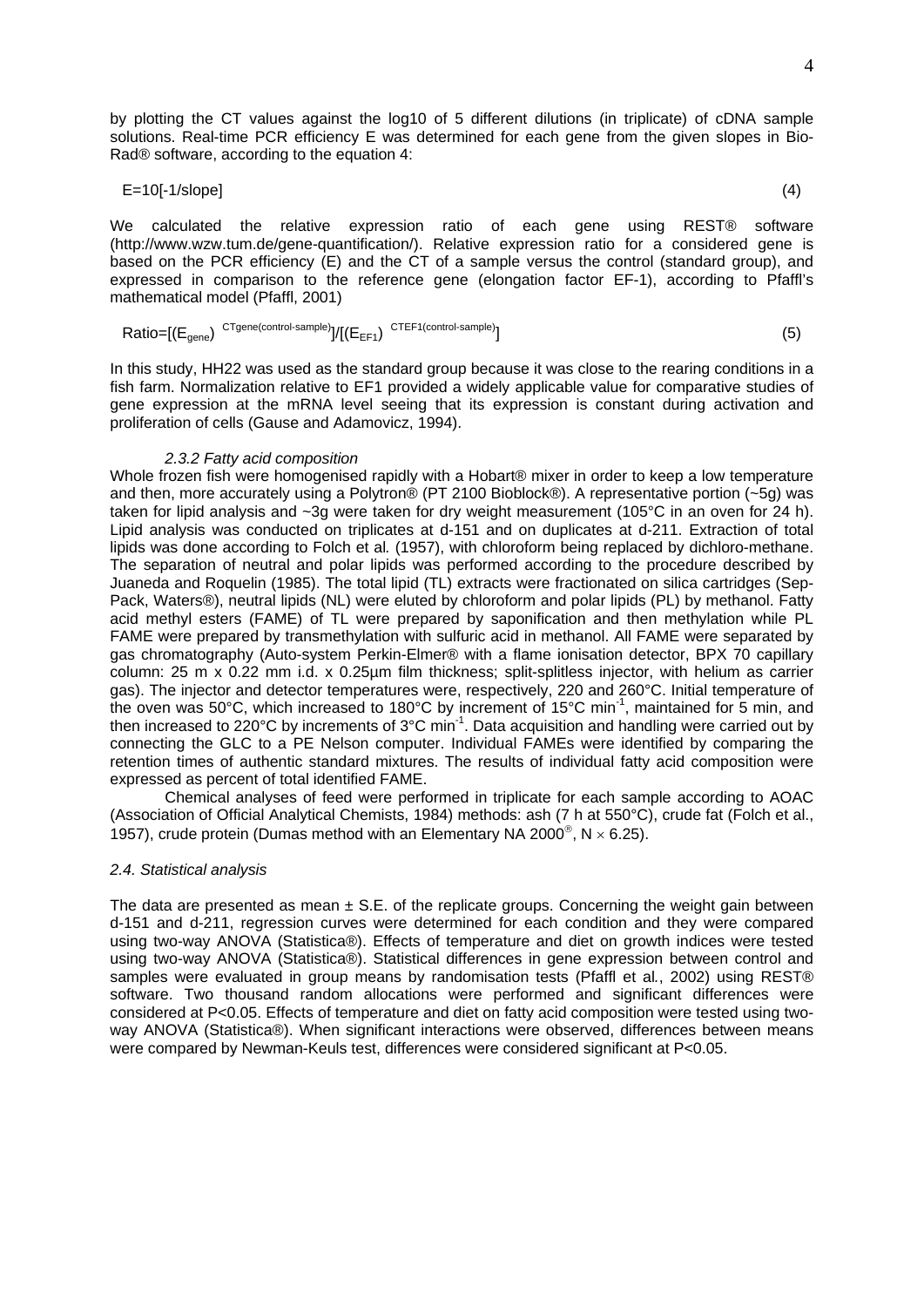# **3. Results**

### *3.1. Growth performance*

All groups of fish appeared healthy and survival was 100% at the end of the 60-day experiment (d-211).

The changes in mean weight versus time are shown in Fig. 1. There was a 1.6-2 fold increase in mass in the four experimental groups. Growth was linear as described by the equations reported in Fig. 1 legend and similar for all groups (NS differences observed between the curve slopes: P=0.7).

As shown in Fig. 2, SGR and daily FI for all the experimental periods were affected by fish initial mean weight (Fig. 2A and 2B): SGR and FI decreased as initial weight increased. In comparison with the qualitative reference group (QR group) maintained on a commercial diet, SGR and FI of the 4 experimental groups were lower (75 and 96% of the QR group, respectively). The FCR (Fig. 2C) was in the same range regardless of fish size,  $1.5 \pm 0.1$ , and it was higher than in the QR group (despite no comparison was possible).

### *3.2. Lipid and fatty acid composition*

TL content of fish at d-211 was 12.9±0.6, 14.2±0.9, 14.8±0.9 and 15.1±0.6 % wet weight in ex-LH16 group, ex-HH16, ex-LH22 and ex-HH22, respectively. More than 90% of the TL was NL. Since fish TL and NL composition were comparable, NL profile is not presented in Fig. 3. Fig. 3A and 3B represents the PL and TL content of 4 polyunsaturated fatty acids at d-211. Linoleic acid (18:2n-6) content was higher in TL than in PL (9.3  $\pm$  0.5%). Conversely, n-3 HUFA content was lower in TL than in PL.

In PL, the levels of n-3 HUFA and arachidonic acid (20:4n-6) were significantly higher in ex-22°C (P<0.001 and P<0.01 for DHA) than in the ex-16°C groups. Linoleic acid was significantly higher in the ex-16°C groups (P<0.001), a significant interaction (P<0.05) was induced by a lower value in the ex-LH22 than in the ex-HH22 group, while no significant difference occurred within the ex-16°C groups. The DHA content in PL was higher in the ex-LH than in the ex-HH groups (P<0.05).

In TL, the quantity of 18:2n-6 was significantly higher (P<0.001) in the ex-16°C groups, than in the ex- 22°C groups, and in the ex-LH groups than in the ex-HH groups (P<0.001). DHA and EPA were affected by initial rearing temperature with higher contents for fish reared at 16°C than at 22°C (P<0.01 and P<0.001, respectively), and also by larval diets with higher contents in the ex-HH than in the ex-LH groups (P<0.001). This effect of larval diet affecting DHA in TL was opposite to that observed in PL. No significant differences were observed in 20:4n-6 content among groups.

Fatty acid (FA) composition of d-211 juveniles fed the HUFA deficient diet clearly differed from initial fish composition as well as from the composition of the QR group (at d-211) fed the commercial diet. These results are not reported in this study.

#### *3.3. Δ6D gene expression*

No amplification products were obtained in the negative control reactions (Fig. 4).

Between d-151 and d-181 of the experiment, the Δ6D expression significantly increased in groups fed the LH diet during the larval stage by a factor of 2 in the ex-LH16 group and 4 in the ex-LH22 group (P<0.001). In the ex-HH16 and ex-HH22 groups, this gene expression did not vary significantly with a factor of -1.2 and 1.7, respectively. Between d-151 and d-211, the Δ6D expression was not stimulated in any group with a factor of -7.61, 1.09, 1.09 and -1.19 in the ex-HH16, ex-HH22, ex-LH16 and ex-LH22 groups, respectively.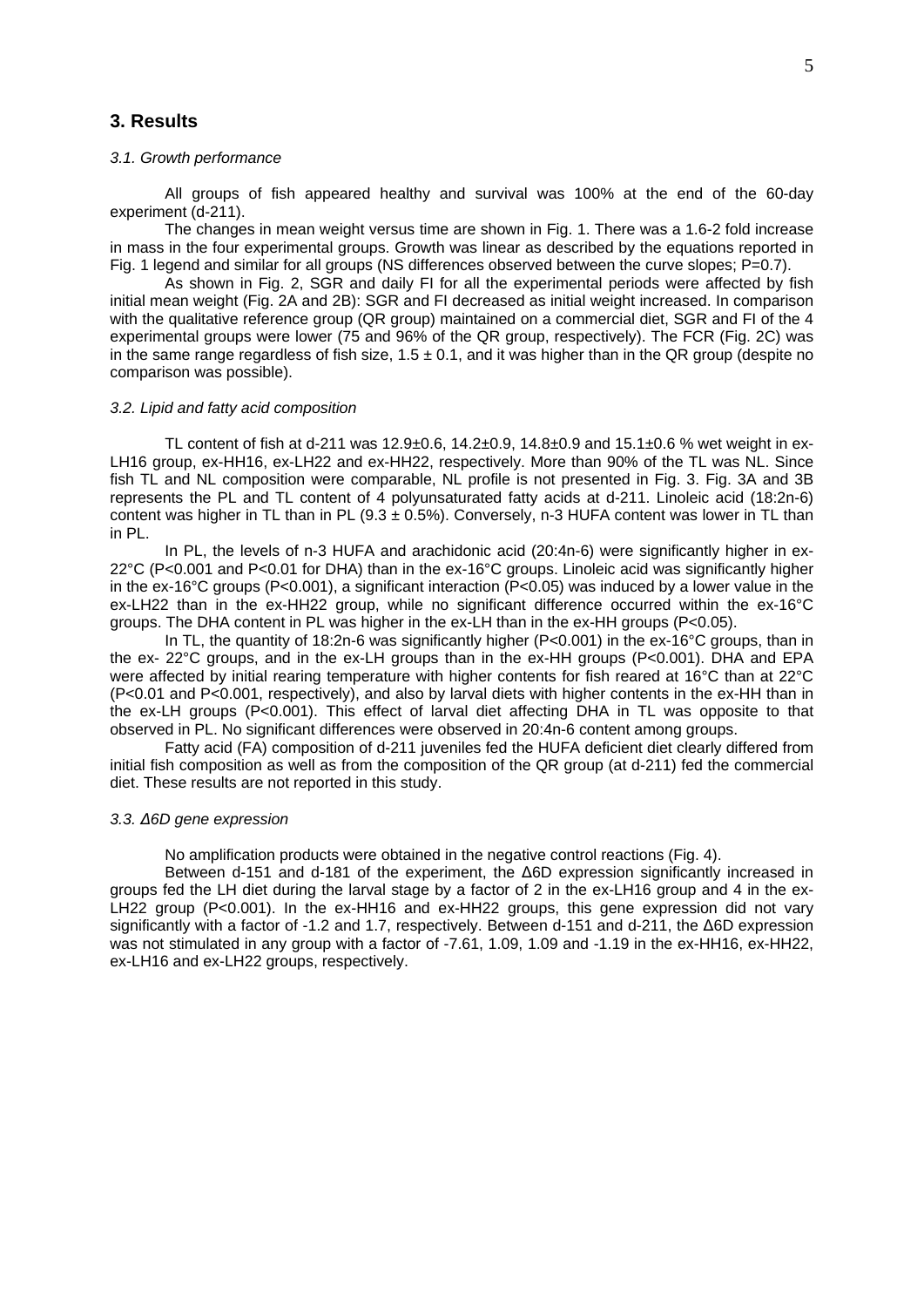## **4. Discussion**

This study brought new findings on the possibility to influence European sea bass juvenile metabolism by a nutritional conditioning during the larval stage. The nutritional conditioning was used to apply a metabolic programming, which is defined as an adaptive process at the cellular, molecular or biochemical level occurring during very young stages of organism development and, which durably modify the genomic expression in the adult. The strategy used in this study was to feed sea bass larvae a high or a low-HUFA diet at two temperatures, and an acclimation period to test the juveniles capacity to adapt to a HUFA-deprived diet (0.5% EPA+DHA). The HUFA-deprived diet used in this study was designed to be just below the requirement for n-3 HUFA (0.7% DM in 14g sea bass; Skalli and Robin, 2004).

Growth of sea bass juveniles was not affected by the larval conditioning, despite a high difference in initial weight resulting from rearing temperature and HUFA content in diets during the larval stage (Vagner et al*.*, unpublished results). Although weight increase was acceptable as it doubled during the 60-days experiment (Skalli and Robin, 2004), it was affected by the HUFArestricted diet: in all experimental groups, growth was about 25% lower than in the qualitative reference (QR) groups. In the QR groups, growth was in the normal range for sea bass of this weight class (Skalli and Robin, 2004). Under similar conditions, it has been showed by Skalli and Robin (2004) that a decrease in n-3 HUFA from 0.7% to 0.5% DM in the diet leads to a decrease in growth of 10%. In this study, the relative growth decrease was higher than expected, which can be partly explained by some differences in feed composition, for example in this study dietary protein and lipid content was slightly lower than in the diet used by Skalli and Robin (2004) (52 instead of 54% DM and 16.8 instead of 18.1% DM, respectively). A substitution rate of 50% of the main protein sources with lupin meal did not lead to an adverse effect on growth both in sea bass and turbot (Burel et al.*,* 2000; Person-Le Ruyet et al., 2004). Our results showed that sea bass juveniles had a high capacity to adapt to a HUFA-deprived diet (0.5% DM), which is in agreement with previous studies (Person-Le Ruyet et al*.*, 2004; Skalli and Robin, 2004).

This study showed that fish metabolism can be modulated by larval life history. The significantly higher Δ6D expression observed in the ex-LH groups than in the ex-HH groups indicated that FA desaturation was positively influenced in fish conditioned with a HUFA-deficient diet during larval stage. A Δ6D activity has been shown in gilthead seabream by Tocher and Ghioni (1999) despite it is generally very low in marine fish compared to salmonids (Kanazawa, 1985). A nutritional modulation of the Δ6D -like cDNA in a marine fish was demonstrated for the first time by Seiliez et al*.* (2003), who showed that the FA profile of gilthead seabream fed n-6 and n-3 FA deprived diets was characterized by high levels of Δ6D desaturation products (18:2n-9 and 20:2n-9), combined with a high expression of the Δ6D -like gene. The current study confirmed that it is possible to positively modulate the expression of this gene in sea bass juveniles fed a HUFA-deficient diet during larval development. Transcription of Δ6D gene is modulated by both peroxisome proliferators (PP) and sterol binding element protein-1 (SREBP-1a and SREBP-1c) (for review see Nakamura and Nara, 2002). SREBP-1 activates genes for FA synthesis in liver. Sterol regulatory element (SRE) is required for activation of the human Δ6D gene by SREBP-1. Moreover, the same SRE also mediates the suppression of the Δ6D gene by HUFA. PP induce fatty acid oxidation enzymes and desaturases in rodent liver. However, the induction of desaturases by PP is slower than the induction of oxidation enzymes. This delayed induction could be a compensatory response to the increased HUFA demand caused by peroxisome proliferation and induction of FA oxidation (Nakamura and Nara, 2002). In this study, the inhibition of Δ6D gene by HUFA was clearly shown. However, the delayed activation by PP was not found (results not presented here), which could explain that the sharp stimulation of the Δ6D gene in conditioned fish could be due to other mechanisms: at first, it is likely that SREBP-1a, which is normally high in dividing cells such as cell lines, is still expressed in conditioned larvae (a maintain of some primary features has been already observed in seabass larvae) resulting in a possible synergistic stimulation by SREBP-1a and SREBP-1c (the form expressed in differentiated cells including hepatocytes). Second, the affinity between SRE and SREBP could have been stimulated (by post-transcriptional events) in fish fed the HUFA deprived diet during larval stage. Finally, epigenetic modifications of the Δ6D gene could have occurred in conditioned fish. Pontoglio et al. (1997) identified hepatocyte nuclear factor 1  $\alpha$  (HNF1  $\alpha$ ), which is a homeoprotein that is expressed in liver, kidney, pancreas and digestive tract. They showed that HNF1 α could activate transcription through the participation in the recruitment of the general transcription machinery to the promoter, or through the remodelling of chromatin structure and demethylation that would allow transcription factors to interact with their cognate *cis*-acting elements.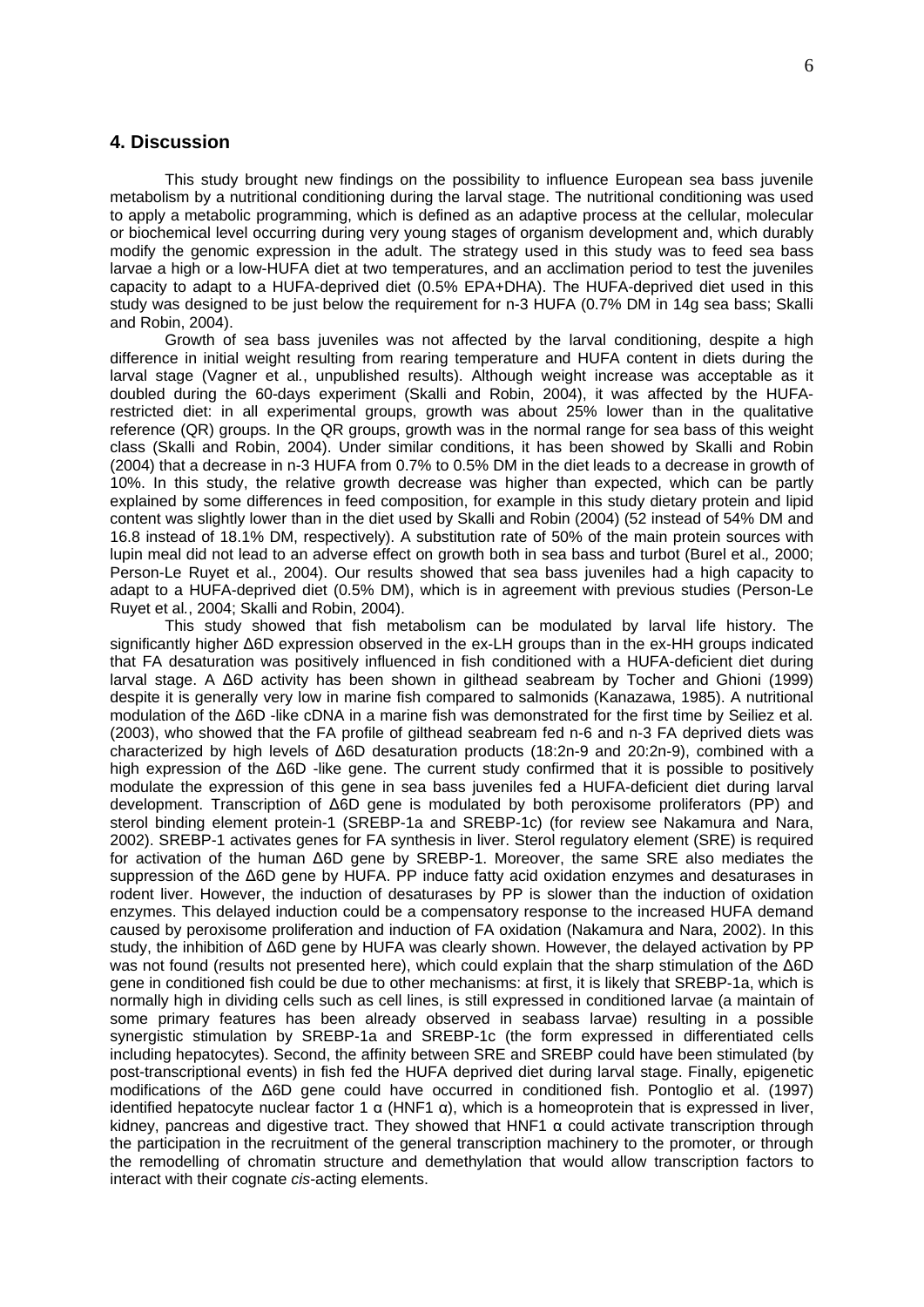As some post-transcriptional regulation occurs, the Δ6D enzymatic activity may differ from the Δ6D gene expression. So, our results have to be confirmed by enzymatic activity measurements. The stimulation in Δ6D expression was not observed at the end of the experiment (d-211). This finding could be the consequence of an adaptation of the fish to the diet during the second period of the experiment d-181-d-211, revealing that the diet was not low enough in HUFA, and this was confirmed by the lack of breakdown in the growth curve. HUFA content in fish could be high enough to inhibit the Δ6D gene expression. The stimulation in Δ6D expression during the first period resulted from the diet change from a commercial feed (rich in HUFA, 2.7% EPA+DHA) to the experimental one (low level in HUFA, 0.5% EPA+DHA), suggesting that a significant expression of Δ6D is only obtained and maintained during extreme nutritional conditions.

Whole body DHA content at the end of the experiment was only affected by larval life history. The high DHA content measured in the fish at the beginning of the experiment (Fig. 5) was the consequence of feeding the rich-DHA commercial diet during the intermediate period. The differences observed in DHA content in PL as in TL at d-211 between the ex-22 and the ex-16 groups can be mainly explained by the higher relative growth of the smallest fish. The dilution of initial FA stores should affect the final FA content and this effect is growth dependant (Robin *et al.*, 2003). Dilution effects could also partly explain the differences in DHA in TL between the ex-LH and the ex-HH groups but not in PL content. The observed minor differences in PL content could partly result from larval nutritional conditioning. The higher DHA content in PL measured in the ex-LH groups than in the ex-HH groups is concomitant with the increase in mRNA Δ6D expression observed in the ex-LH juveniles. Increased Δ6D gene expression could lead to an increase in Δ6D enzymatic activity required for the first step of the bioconversion of 18 carbons into HUFA (20-22 carbons) and for bioconversion of EPA to DHA (Buzzi et al., 1997). The Δ6D enzyme uses 18:3n-3 (alpha-linolenic acid) as a substrate, and transforms it in 18:4n-3 (stearidonic acid) adding a double bond. This first step of desaturation allows the subsequent formation of EPA and DHA (Cho et al., 1999). Produced DHA should be primarily incorporated in PL. The total quantity of PL in fish is relatively low (near 0.7%) WW). It was estimated in the present experiment that 1% increase in DHA in PL required a production of about 0.4-0.5 pmole.mg protein-1. h-1 on whole fish basis. Such order of magnitude seems consistent with values measured in hepatocytes and enterocytes of sea bass fed on different diets (Mourente *et al.*, 2005). However, the validity of such comparison is difficult to assess. Other mechanisms, such as an improved capacity to incorporate DHA in PL, could also be involved. Compared to DHA, differences occurring for other FAs could be more related to weight increase than to a direct effect of larval conditioning. The high levels of DHA in PL versus TL, as well as the moderate decrease of DHA in PL of fish fed deficient diets are in accordance to the preferential incorporation of this FA in PL (Linares and Henderson, 1991). They are in the usual range in sea bass juveniles (Skalli and Robin, 2004) fed diets containing around 0.7% DM of n-3 HUFA. This study confirms that in this species, the minimal level of DHA in PL is about 20% of FAME (fatty acid methyl esters). Further studies are required to better understand the desaturation/elongation process, under more severe HUFA-deficient conditions, concomitantly measuring the specific enzymatic activity of the Δ6D enzyme.

# **Conclusion**

While no significant effect of larval life history on juvenile growth performances in terms of survival and weight gain were observed in this study, an effect of nutritional conditioning on lipid metabolism was evidenced in juveniles fed a HUFA-deficient diet (0.5% DM n-3 HUFA) by (i) a positive modulation of the Δ6D transcription and (ii) by a higher capacity to regulate PL FAs when conditioned during the larval stage with a HUFA-deficient diet.

# **Acknowledgements**

This work was supported by an IFREMER (French Research Institute for the exploitation of the Sea) and an INRA (National Institute of Agronomic Research) grants to the first author. We are grateful to N. Le Bayon, H. Le Delliou, M.M. Le Gall, J. Moriceau, P. Quazuguel and A. Severe for their technical assistance.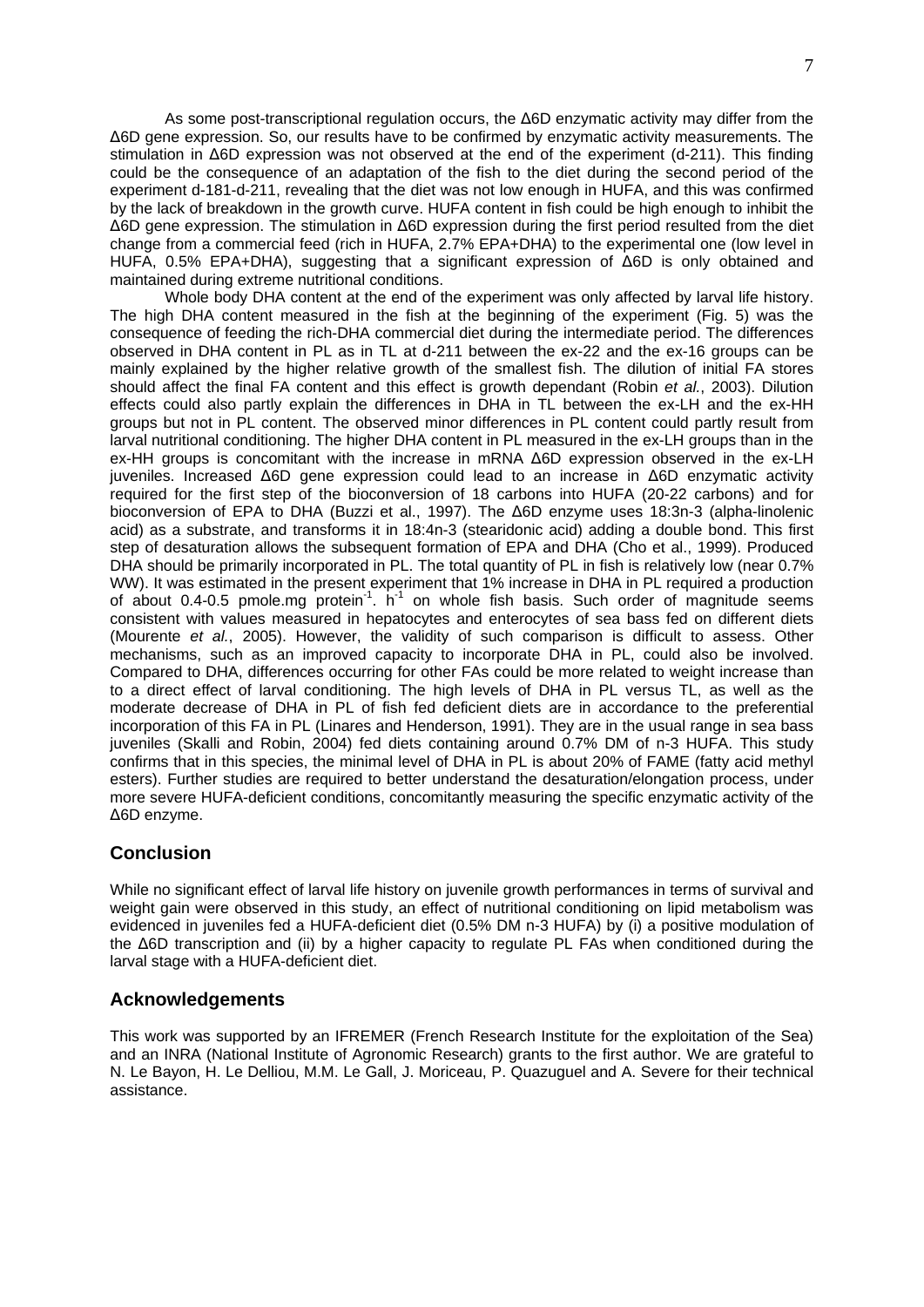## **References**

Association of Official Analytical Chemists, 1984. Official Methods of Analysis of the Association of Analytical Chemists. Williams, S. (Ed.). AOAC, Arlington, VA, 1141pp.

Bell, J.G., Ashton, I., Secombes, C.J., Weitzel, B.R., Dick, J.R., Sargent, J.R., 1996. Dietary lipids affects phospholipid fatty acid composition, eicosanoid production and immune function in Atlantic salmon (*Salmo salar*). Prostaglandins Leukotrienes and Essentials Fatty Acids 54, 173-182.

Bell, M.V., McEvoy, L.A., Navarro, J.C., 1996. Deficit of didocosahexaenoyl phospholipid in the eyes of larval sea bass fed an essential fatty acid deficient diet. J. Fish Biol. 49, 941-952.

Bergeron, J.P., Person-Le Ruyet, J., 1997. Teneur en ADN de la larve de *Dicentrarchus labrax*: évolution ontogénique et effet de la privation de nourriture. Aquatic Living Resour. 10, 307-314.

Burel, C., Boujard, T., Kaushik, S.J., Bœuf, G., Van der Geyten, S., Mol, K.A., Kühn, E.R., Quinsac, A., Krouti, M., Ribailler, D., 2000. Potential of plant-protein sources as fish meal substitutes in diets for turbot (*Psetta maxima*): growth, nutrient utilisation and thyroid status. Aquaculture 188, 363-382.

Buzzi M., Henderson R.J., Sargent J.R., 1997. Biosynthesis of docosahexaenoic acid in trout hepatocytes proceeds via 24-carbon intermediates. Comp. Biochem. Physiol. 116B, 263-267.

Cahu, C.L., Zambonino-Infante, J.L., Barbosa, V., 2003. Effect of dietary phospholipid level and phospholipid-neutral lipid value on the development of sea bass (*Dicentrarchus labrax*) larvae fed a compound diet. Br. J. Nutr. 90, 21-28.

Cho, H.P., Nakamura, M., Clarke, S.D., 1999. Cloning, expression, and nutritional regulation of the mammalian delta-6 desaturase. J. Biol. Chem. 274, 37335-37339.

Folch, J., Lees, M., Sloane-Stanley, G.H., 1957. A simple method for the isolation and purification of total lipids from animal tissues. J. Biol. Chem. 226, 497-509

Gause, W.C., Adamovicz, J., 1994. The use of the PCR to quantitate gene expression. PCR Methods Appl. 3, 123-135.

Juaneda, P., Roquelin, G., 1985. Rapid and convenient separation of phospholipids and nonphosphorus lipids from rat heart using silica catridges. Lipids 20, 40-41.

Kanazawa, A., 1985. Essential fatty acid and lipid requirement of fish. In: Cowey, C.B., Mackie, A.M., Bell, J.G. (Eds.), Nutrition and feeding in Fish. Academic Press, London, pp. 281-298.

Kanazawa, A., Teshima, S.I., Ono, K., 1978. Relationship between essential fatty acid requirements of aquatic animals and the capacity for bioconversion of linoleic acid to highly unsaturated fatty acids. Comp. Biochem. Physiol. 63B, 295-298.

Koumoundouros, G., Divanach, P., Anezaki, L., Kentouri, M., 2001. Temperature-induced ontogenetic plasticity in sea-bass (*Dicentrarchus labrax*). Mar. Biol. 139, 817-830.

Linares, F., Henderson, R.J., 1991. Incorporation of 14C-labelled polyunsaturated fatty acids by juvenile turbot, *Scophtalmus maximus* (L.) in vivo. J. Fish Biol. 38, 335-347.

Lodemel, J.B., Mayhew, T.M., Myklebust, R., Olsen, R.E., Espelid, S., Ringo, E., 2001. Effect of three dietary oils on disease susceptibility in Arctic charr (*Salvelinus alpinus* L.) during cohabitant challenge with *Aeromonas salmonicida* ssp. *Salmonicida.* Aquacult. Res. 32, 935-946.

Lopez-Albors, O., Ayala, M.D., Gil, F., Garcia-Alcazar, A., Abellan, E., Latorre, R., Ramirez-Zarzosa, G., Vasquez, J.M., 2003. Early temperature effects on muscle growth dynamics and histochemical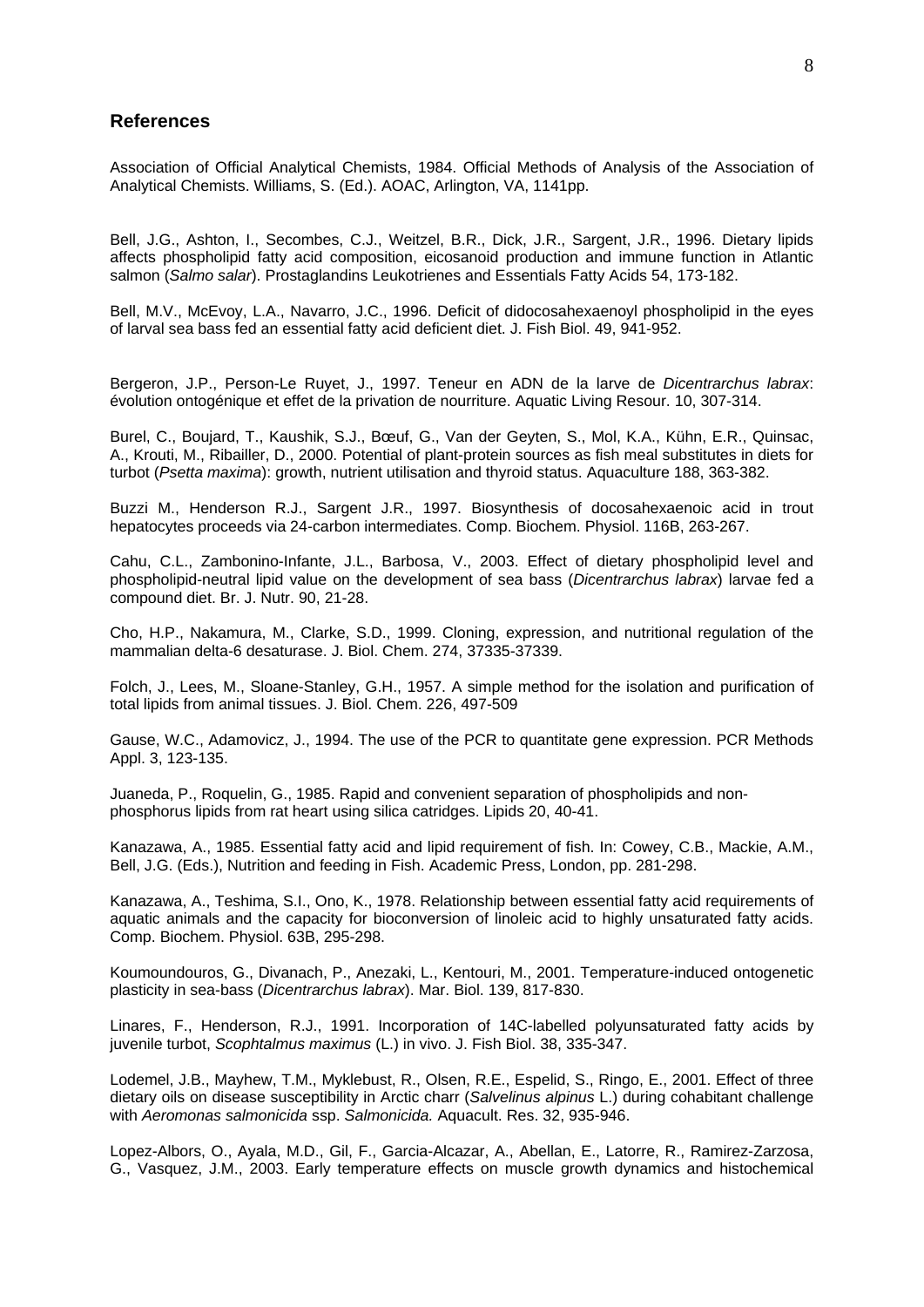profile of muscle fibres of sea bass *Dicentrarchus labrax* L., during larval and juveniles stages. Aquaculture 220, 385-406.

Lucas, A., 1998. Programming by early nutrition: an experimental approach. J. Nutr. 128, 401S-406S.

Mourente, G., Tocher, D.R., 1994. In vivo metabolism of  $[^{1-14}C]$  linolenic acid (18:3n-3) and  $[^{1-14}C]$ eicosapentaenoic acid (20:5n-3) in marine fish: Time-course of the desaturation/elongation pathway. Biochim. Biophys. Acta 1212, 109-118.

Mourente, G., Dick, J.R., Bell, J.G., Tocher, D.R., 2005. Effect of partial substitution of dietary fish oil by vegetable oils on desaturation and oxidation of  $[1 - {^{14}C}]18:3n-3$  and  $[1 - {^{14}C}]20:5n-3$  in hepatocytes and enterocytes of European sea bass (*Dicentrarchus labrax* L.). Aquaculture 248, 173-186.

Nakamura, M.T., Nara, T.Y., 2003. Essential fatty acid synthesis and its regulation in mammals. PLEFA 68, 145-150.

Olsen, R.E, Henderson, R.J., McAndrew, B.J., 1990. The conversion of linoleic acid and linoleic acid to longer chain polyunsaturated fatty acids by *Tilapia* (Oreochromis) *nilotica* in vivo. Fish Physiol. Biochem. 8, 261-270.

Person-Le Ruyet, J., Skalli, A., Dulau, B., Le Bayon, N., Le Delliou, H., Robin, J.H., 2004. Does dietary n-3 highly unsaturated fatty acids level influence the European sea bass (*Dicentrarchus labrax*) capacity to adapt to a high temperature? Aquaculture 242, 571-588.

Parpoura, A.C.R., Alexis, M.N., 2001. Effects of different dietary oils in sea bass (*Dicentrarchus labrax*) nutrition. Aquacult. Int. 9, 463-476.

Pfaffl, M.W., 2001. A new mathematical model for relative quantification in real-time RT-PCR. Nucleic Acids Res. 29, 2002-2007.

Pfaffl, M.W., Horgan, G.W., Dempfle, L., 2002. Relative expression software tool (REST®) for groupwise comparison and statistical analysis of relative expression results in real-time PCR. Nucleic Acids Res. 30, 9-36.

Pontoglio, M., Faust, D.M., Doyen, A., Yaniv, M., Weiss, M.C., 1997. Hepatocyte nuclear factor 1alpha gene inactivation impairs chromatin remodelling and demethylation of the phenylalanine hydroxylase gene. Mol. Cell. Biol. 17, 4948-4956.

Regost, C., Arzel, J., Robin, J., Rosenlund, G., Kaushik, S.J., 2003. Total replacement of fish oil by soybean oil or linseed oil with return to fish oil in turbot (*Psetta maxima*): 1. Growth performance, flesh fatty acid profile and lipid metabolism. Aquaculture 217, 191-199.

Ringo, E., Lodemel, J.B., Myklebust, R., Jensen, L., Lund, V., Mayhew, T.M., Olsen, R.E., 2002. The effects of soybean, linseed and marine oils on aerobic gut microbiota of Arctic charr *Salvelinus alpinus* L. before and after challenge with *Aeromonas salmonicida*. Aquacult. Res. 33, 591-606.

Robin, J. H., Vincent, B., 2003. Microparticulate diets as first food for gilthead sea bream larva (*Sparus aurata*): study of fatty acid incorporation. Aquaculture 225, 463-474.

Robin J. H., Regost C., Arzel J., Kaushik S. J., 2003. Fatty acid profile of fish following a change in dietary fatty acid source: model of fatty acid composition with a dilution hypothesis. Aquaculture 225, 283-293

Sargent, J., Bell, J.G., Bell, M.V., Henderson, R.J., Tocher, D.R., 1995. Requirement criteria for essential fatty acids. J. Appl. Ichtyol. 11, 183-198.

Sargent, J.R., Bell, J.G., Bell, M.V., Henderson, R.J., Tocher, D.R., 1997. Requirement, presentation and sources of polyunsaturated fatty acids in marine fish larval feeds. Aquaculture 155, 117-127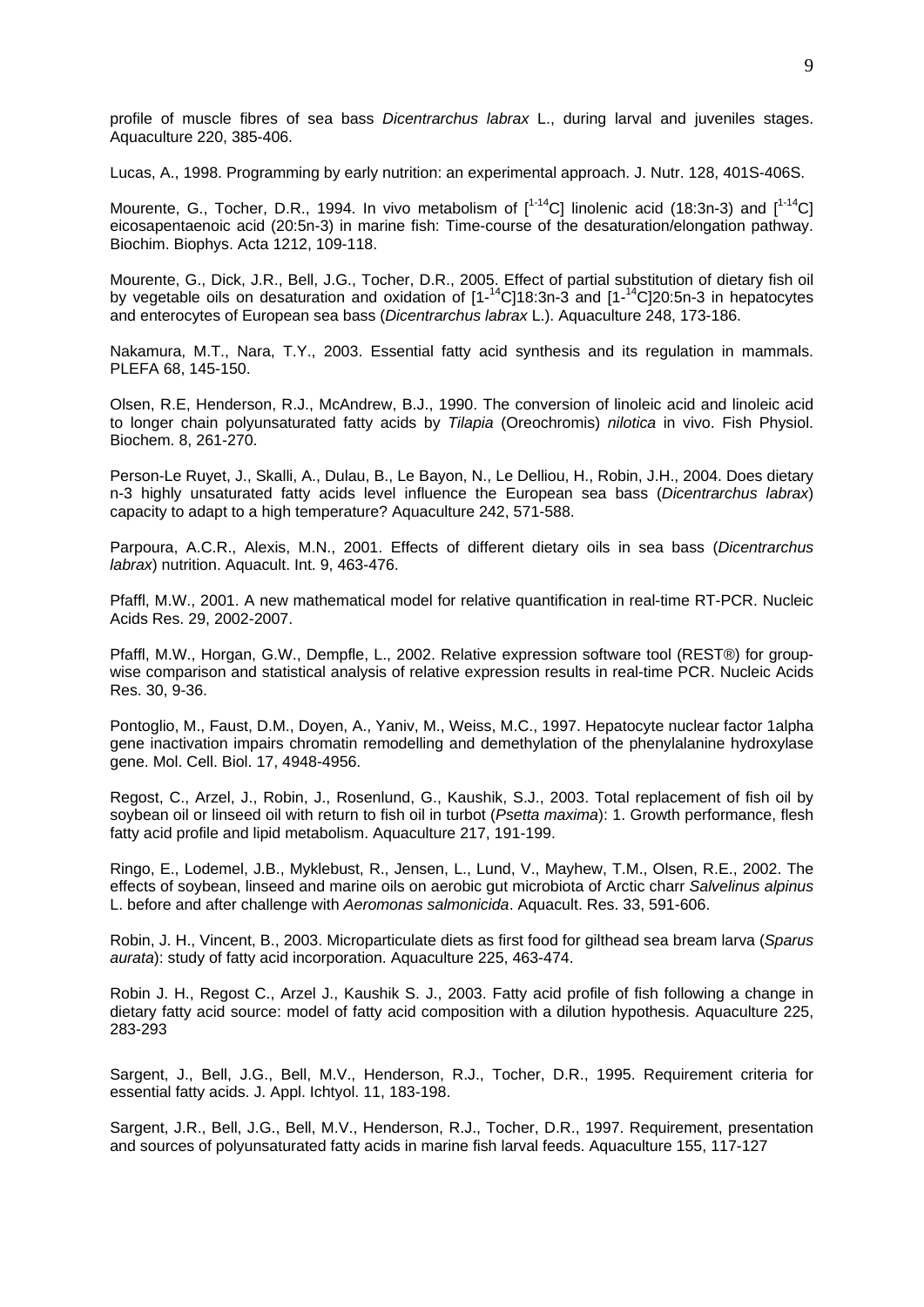Sargent, J., McEvoy, L., Estevez, A., Bell, G., Bell, M., Henderson, J., Tocher, D., 1999. Lipid nutrition of marine fish during early development: current status and future directions. Aquaculture 179, 217- 229.

Seiliez, I., Panserat, S., Kaushik, S., Bergot, P., 2001. Cloning, tissue distribution and nutritional regulation of a Delta-6 desaturase-like enzyme in rainbow trout. Comp. Biochem. Physiol. 130B, 83- 93.

Seiliez, I., Panserat, S., Corraze, G., Kaushik, S., Bergot, P., 2003. Cloning and nutritional regulation of a Δ6-desaturase-like enzyme in the marine teleost gilthead seabream (*Sparus aurata*). Comp. Biochem. Physiol. 135B, 449-460.

Skalli, A., Robin, J. H., 2004. Requirement of n-3 long chain polyunsaturated fatty acids for European sea bass (*Dicentrachus labrax*) juveniles: growth and fatty acid composition. Aquaculture 240, 399- 415.

Song He, W., Nara, T.Y., Nakamura, M.T., 2002. Delayed induction of Δ-6 and Δ-5 desaturases by a peroxisome proliferator. Biochem. Biophys. Res. Com. 299, 832-838.

Tocher, D.R., Ghioni, C., 1999. Fatty acid metabolism in marine fish: low activity of fatty acyl delta 5 desaturation in gilthead seabream (*Sparus aurata*) cells. Lipids 34, 433-440.

Zambonino Infante, J.L., Cahu, C.L., 2001. Ontogeny of the gastrointestinal tract of marine fish larvae. Comp. Biochem. Physiol. 130C, 477-487.

Zheng, X., Seiliez, I., Hastings, N., Tocher, D.R., Panserat, S., Dickson, C.A., Bergot, P., Teale, A.J., 2004. Charactarization and comparison of fatty acyl Δ6-desaturase cDNAs from freshwater and marine teleost fish species. Comp. Biochem. Physiol. 139B, 269-279.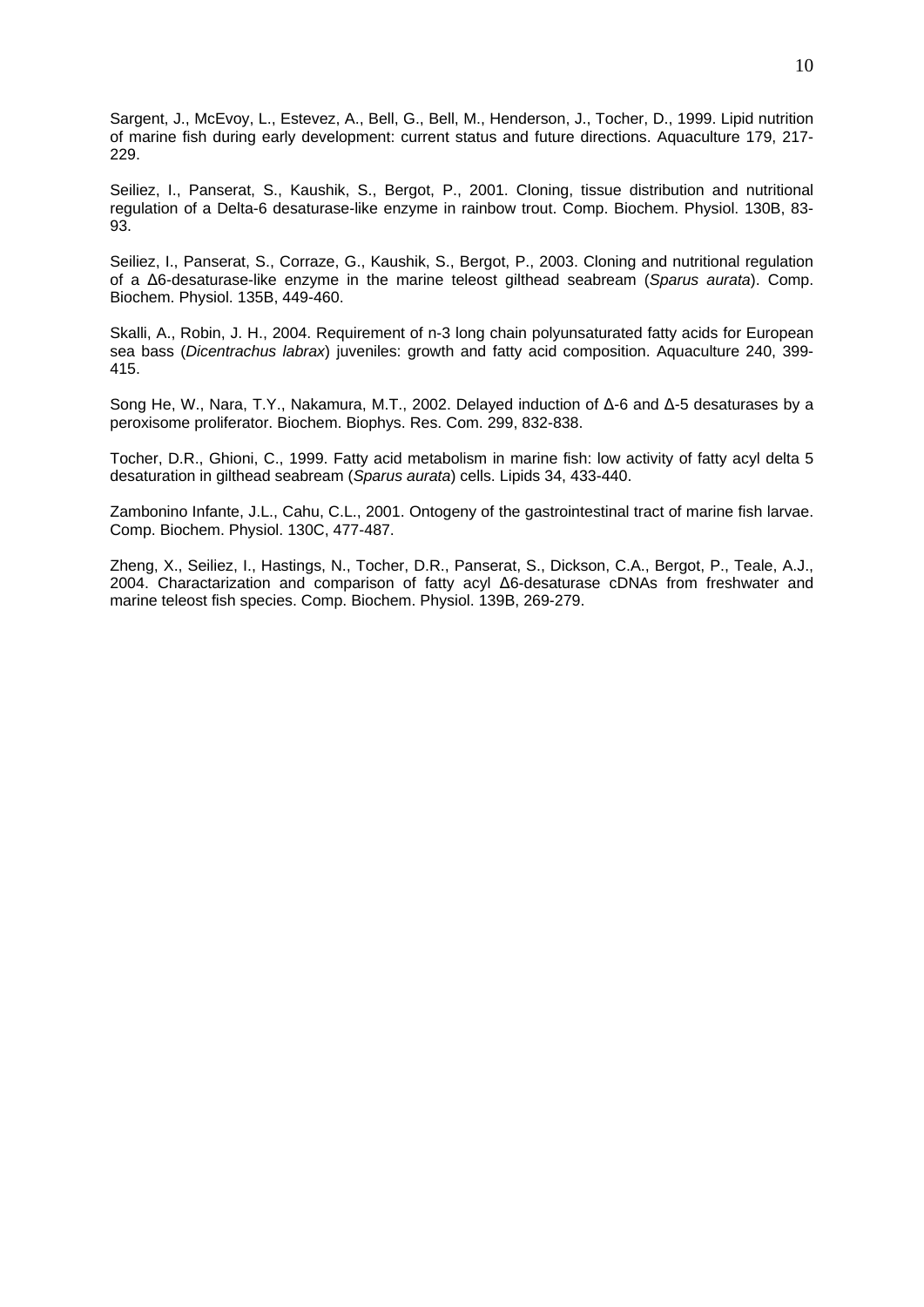Table 1. Formulation (g.100  $g^{-1}$ ) and chemical composition (% DM) of the experimental HUFAdeprived diet and the commercial diet.

| a Sources: lupin without pellicle: Le Gouessant® aquaculture (Lamballe, France); fish meal LT |  |  |  |
|-----------------------------------------------------------------------------------------------|--|--|--|
|                                                                                               |  |  |  |

| Ingredients <sup>a</sup>     | Experimental diet | Commercial diet |
|------------------------------|-------------------|-----------------|
| Lupin without pellicle       | 50                |                 |
| Fish meal LT 94              | 20                |                 |
| Wheat amygluten 110          |                   |                 |
| Fish hydrolysate CPSP 90     | 8                 |                 |
| Vitamin mixture <sup>b</sup> |                   |                 |
| Mineral mixture <sup>c</sup> |                   |                 |
| Methionine                   | 0.2               |                 |
| Precooked starch             | 4.8               |                 |
| Rapeseed oil                 | 8                 |                 |
| Chemical composition         |                   |                 |
|                              |                   |                 |
| Dry matter $(\%)$            | 93.4              | 90.8            |
| Crude protein (% DM)         | 52.1              | 55.2            |
| Crude fat (% DM)             | 16.8              | 12.6            |
| Ash (% DM)                   | 6.5               | 12.3            |
| n-3 HUFA (% DM)              | 0.48              | 2.68            |

94: Norse (Fyllingsdalen, Norway); wheat amygluten 110: Chamtor Vitalor (Bazancourt, France); fish protein hydrolysate CPSP 90: Sopropêche (Boulogne sur mer, France); precooked starch: Prégéflo Roquette frères (Lestrem, France).

<sup>b</sup> Vitamin mixture (g kg<sup>-1</sup> vitamin mix): retinyl acetate, 1; cholecalciferol, 2.5; DL-α-tocopheryl acetate, 5; menadione, 1; thiamin-HCL, 0.1; riboflavin, 0.4; D-calcium panththenate, 2; pyridoxine-HCL, 0.3; cyanocobalamin, 1; niacin, 1; choline, 200; ascorbic acid (ascorbyl polyphosphate), 5; folic acid, 0.1; D-biotin, 1; meso-inositol, 30.

 $\textdegree$  Mineral mixture (g kg<sup>-1</sup> mineral mix): KCL, 90; KI, 0.04; CaHPO<sub>4</sub> 2H<sub>2</sub>O, 500; NaCl, 40; CuSO<sub>4</sub> 5H<sub>2</sub>O, 3; ZnSO<sub>4</sub> 7H<sub>2</sub>O, 4; CoSO<sub>4</sub>, 0.02; FeSO<sub>4</sub> 7H<sub>2</sub>O, 20; MnSO<sub>4</sub> H<sub>2</sub>O, 3; CaCo<sub>3</sub>, 215; MgOH, 124; Na<sub>2</sub>SeO<sub>3</sub>, 0.03; NaF, 1.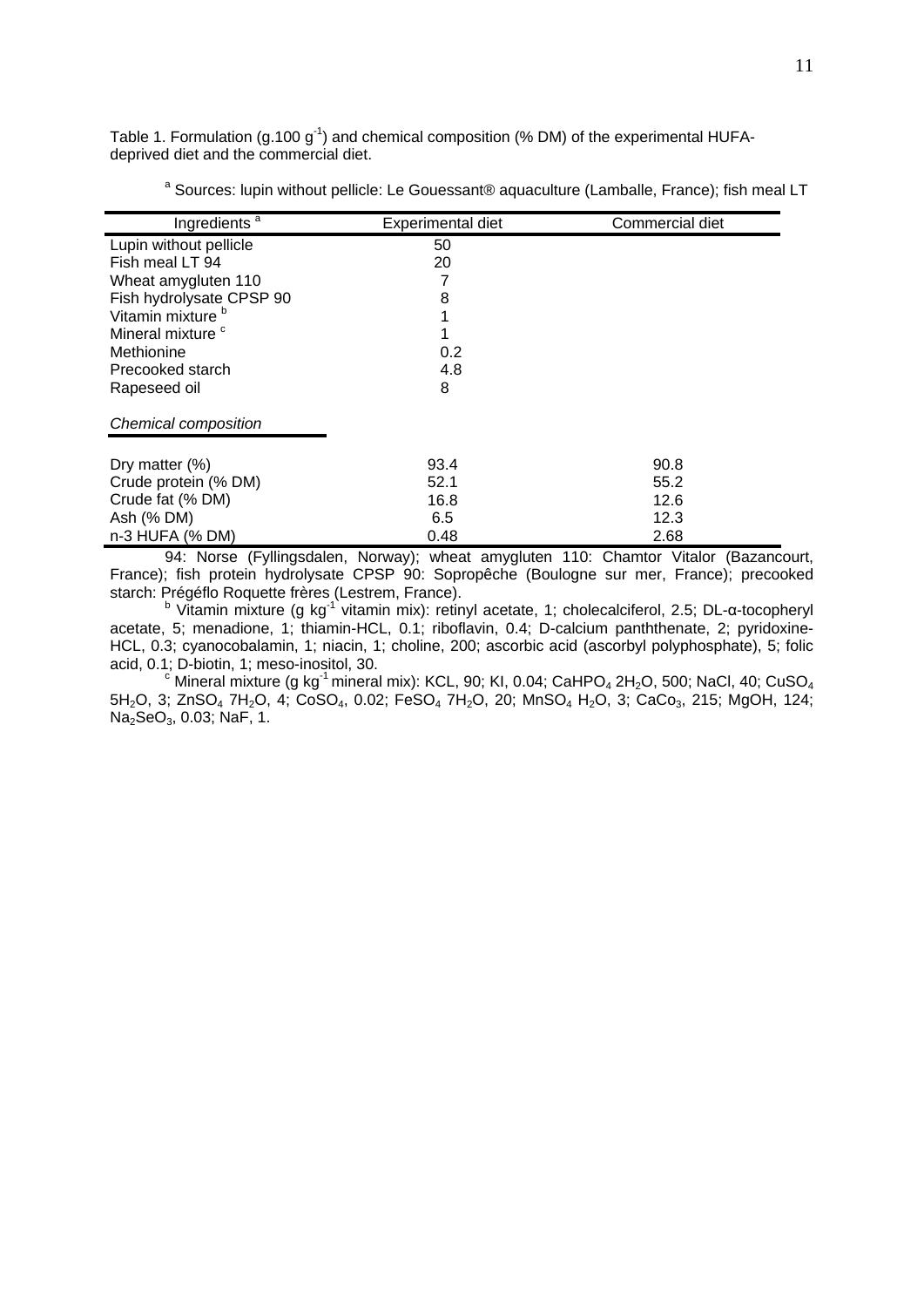Table 2. Primer used for the Δ-6 desaturase gene expression analysis by RT-PCR.

Forward: 5'-3' (GCCCTATCATCACCAACACC)

Reverse: 3'-5' (ACAGCACAGGTAGCGAAGGT)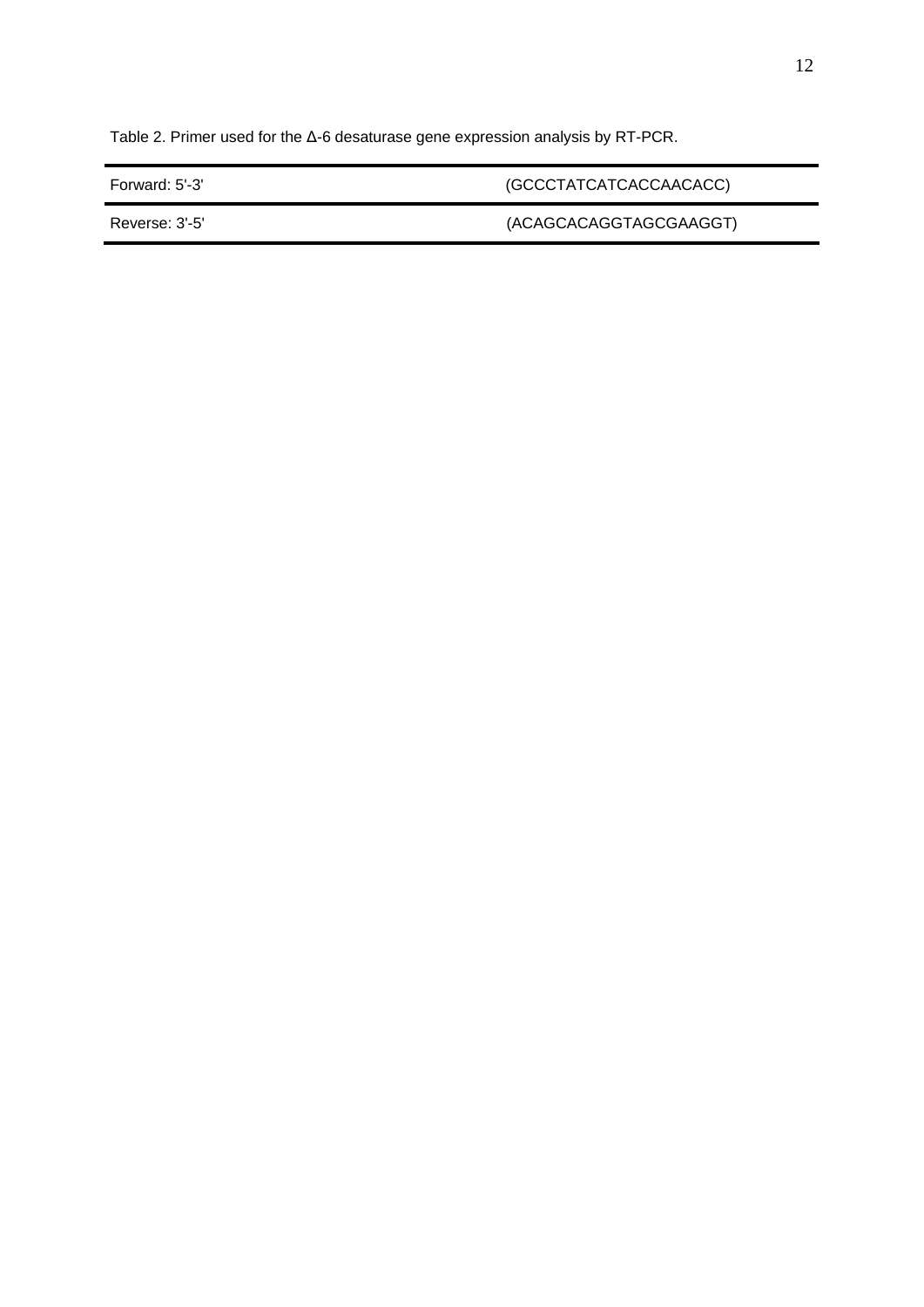

Fig.1: Mean body weight  $(\pm S\mathsf{E})$  increase over time (d-151 to d-211) for the 4 experimental sea bass groups. Equation of each regression curve was:  $ex$ -HH22:  $y = 0.12x + 11.30$ ;  $R^2 = 0.9954$ ; n = 632 ex-LH22:  $y = 0.11x + 10.45$ ; R<sup>2</sup> = 0.9976; n = 632 ex-HH16:  $y = 0.12x + 7.45$ ; R<sup>2</sup> = 0.9965; n = 948 ex-LH16:  $y = 0.12x + 6.66$ ; R<sup>2</sup> = 0.9982; n = 716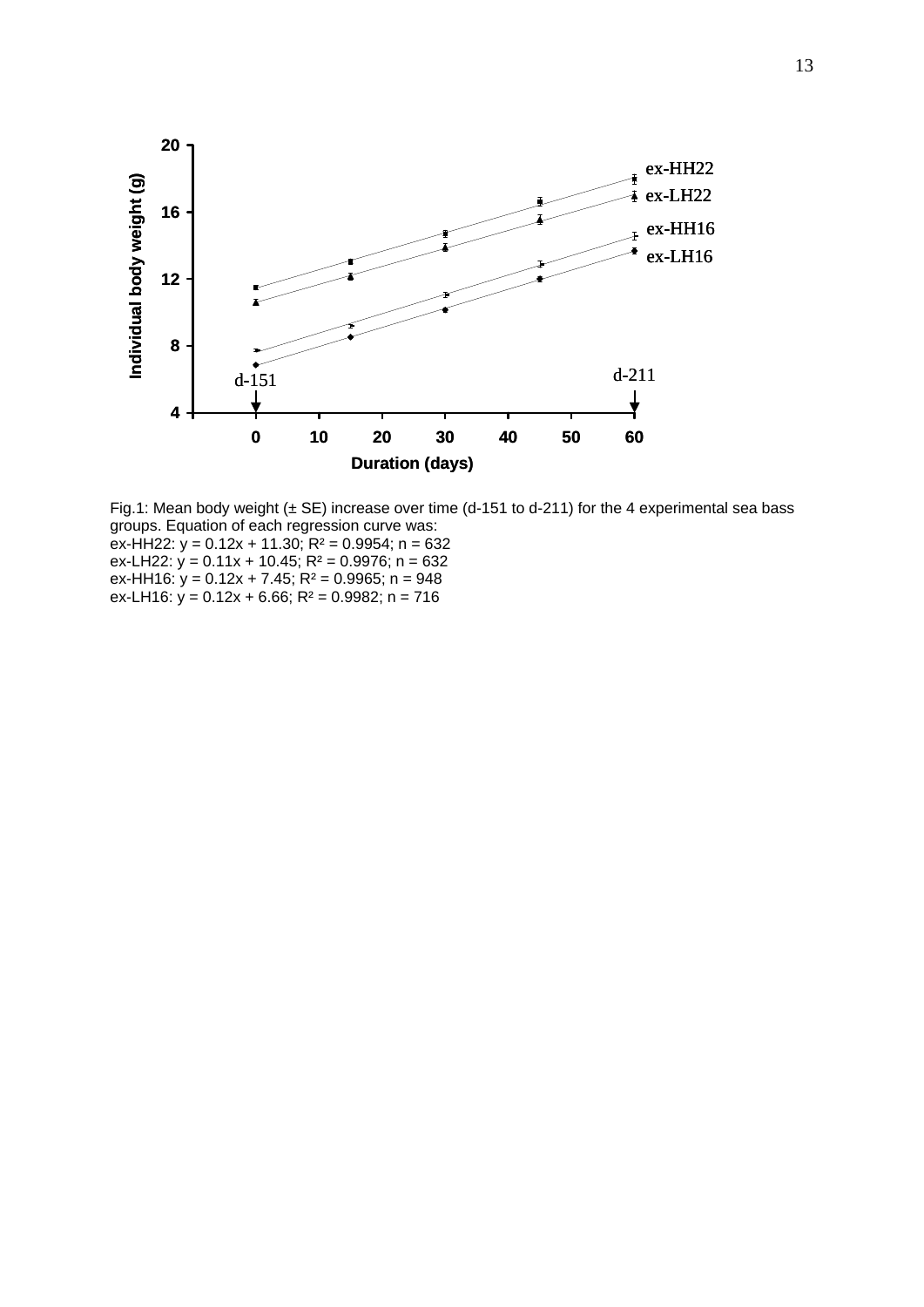

Fig.2: Influence of initial mean body weight on SGR, FI and FC (2A: SGR; 2B: FI and 2C: FC) in the 4 experimental groups fed the HUFA-deprived diet (full symbols ±SE) and in QR fed commercial diet (open symbols).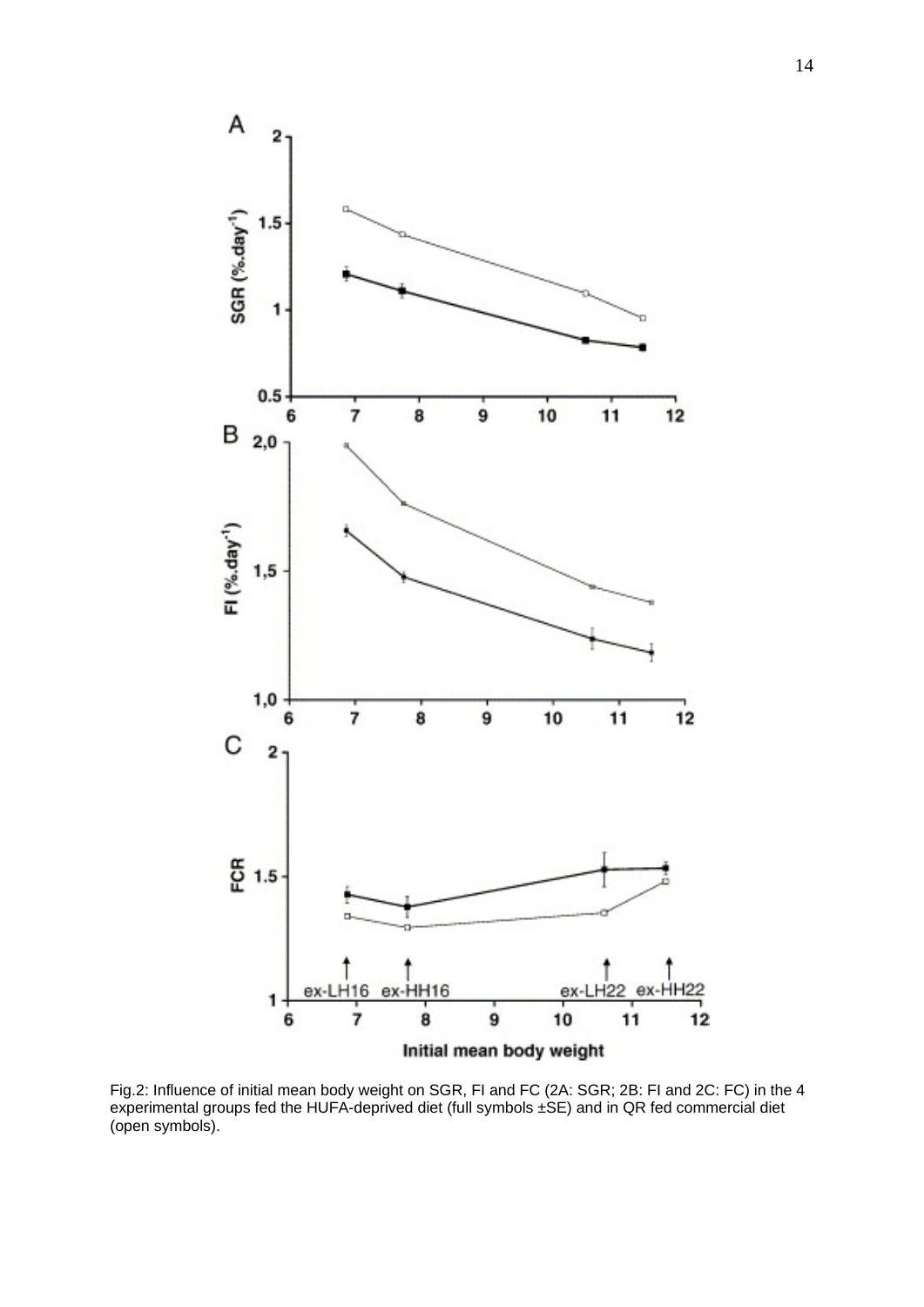

Fig.3: Fatty acid content (mean ± SE) in polar lipids, PL (Fig.A) and in total lipids, TL (Fig.B) at d-211. For each fatty acid represented, effect of temperature (t), diet (d) and interactions (i) are indicated: \*P<0.05, \*\*P<0.01 and \*\*\*P<0.001. (n = 4 replicates for each conditions).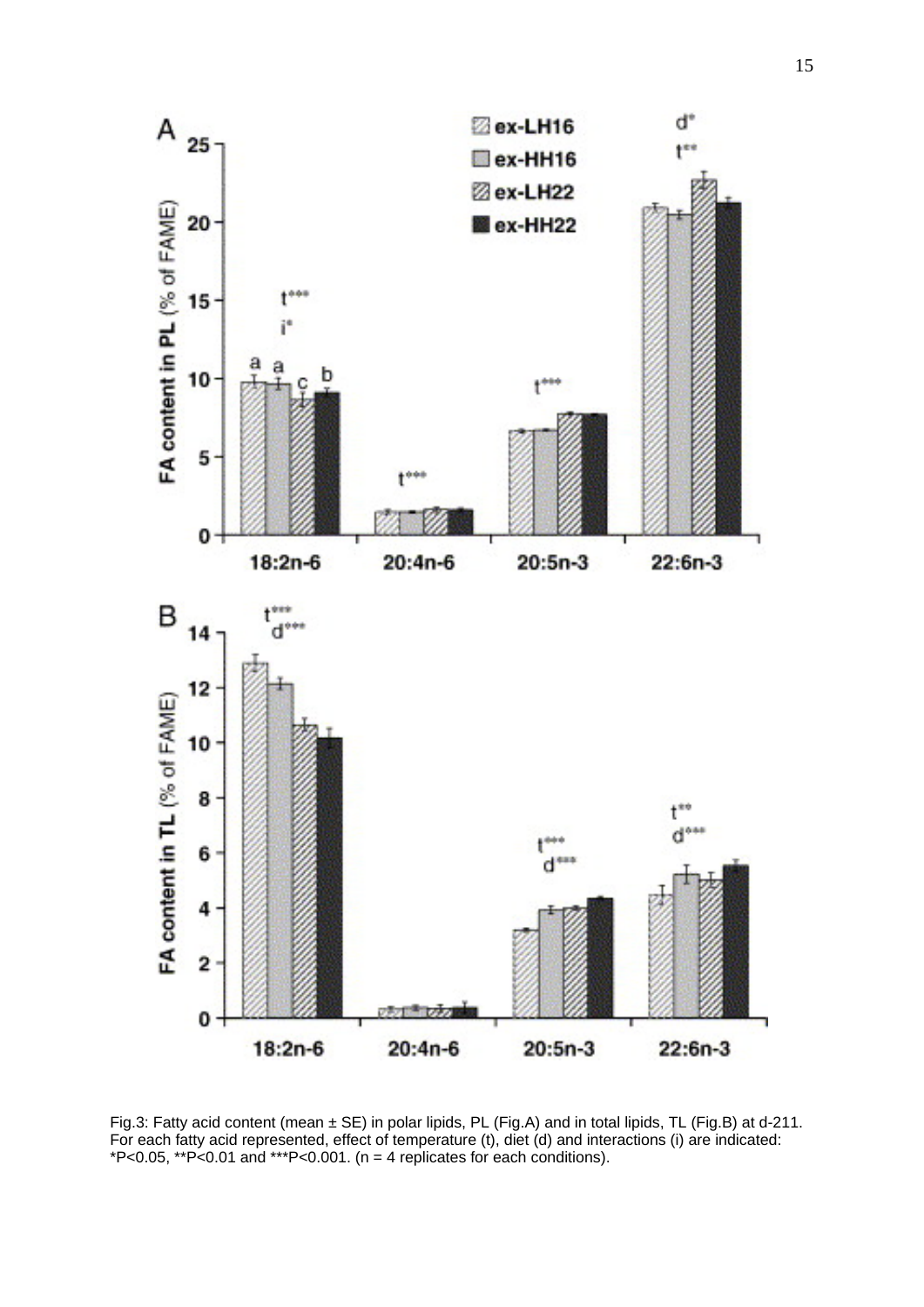

Fig.4: Delta-6 desaturase expression variation in the 4 experimental groups from d-151 to d-181, respect to the larval conditioning ( $n = 9$  at d-151 and d-181 for each condition). \*\*\* denotes a significant difference (P<0.001), and NS a 'not significant difference' (P>0.05).